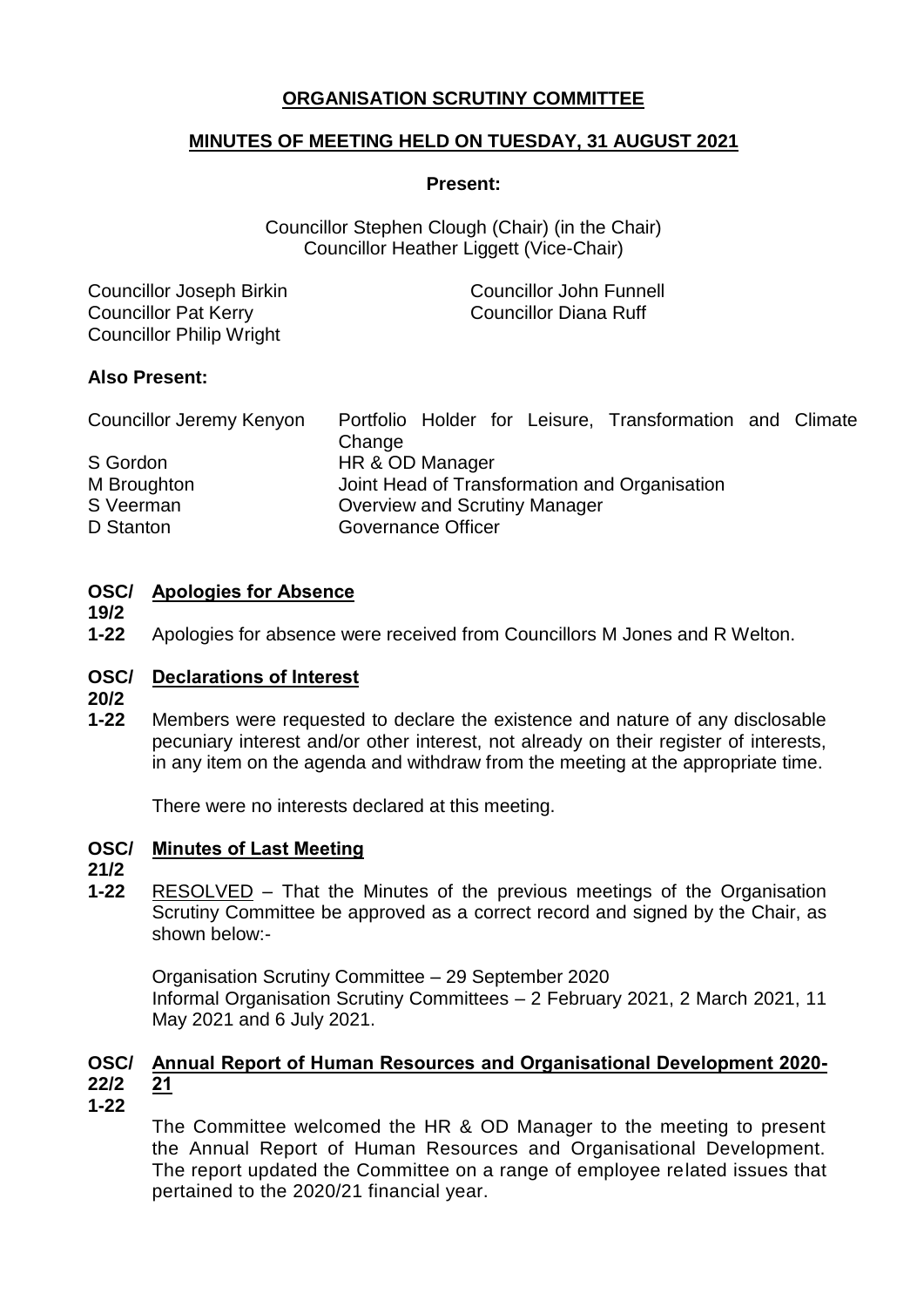Members heard that during the reporting period, the Council had placed 71 adverts for job vacancies, with 110 new employment contracts and 186 variations to employment contracts. There were also 68 leavers, with the top three reasons for leaving being end of contract (10), resignation (21) and retirement (7). It was stated that last year there were 85 leavers.

The Committee noted that the sickness absence out-turn figure for the reporting period was 7.36 days per employee, which was a reduction on the previous year but higher than the target. The Authority had seen a reduction in both short term and long term sickness absence from the previous year.

The HR & OD Manager discussed a number of health and wellbeing initiatives undertaken during the year which included health checks offered to employees, occupational health, a cycle to work scheme, access to Council leisure facilities, and covid-19 advice and support.

Members heard about Organisational Development which covered a range of workstreams including workplace culture, employee engagement and experience, and recruitment and retention. The officer also provided an update on apprenticeships and trainees.

The HR and OD Manager concluded the update by informing the Committee of HR & OD achievements for 2020/21 which included supporting the covid response, implementation of a new E-recruit system, and rolling out a corporate learning and development programme.

The Committee enquired about the number of resignations. The officer clarified that due to the nature of some Council services, such as in leisure or streetscene, some staff were hired on a casual or seasonal basis and therefore had high levels of turnover. It was stated, however, that the Council did not have abnormally high levels of resignations when compared to other local authorities. Members requested further detail on the reasons why staff had resigned.

Members discussed sickness absence and how it had been impacted by the Pandemic. The officer clarified that there were 45 long term sickness absences', which was classified as being absent from work for over 20 days.

The Committee noted that there were a number of virtual career fairs planned at schools in Tupton and Dronfield. The Council also had a number of interns who were paid and typically enrolled on a course at a university or college.

The HR and OD Manager commented that maintaining a positive workplace culture was important given the increase of remote working following the Pandemic. Members heard that culture differed amongst services and that there was a staff survey conducted every two years to gauge the opinions of employees.

Members requested that future reports outline the percentage reduction/increase in reasons for absence from each quarter.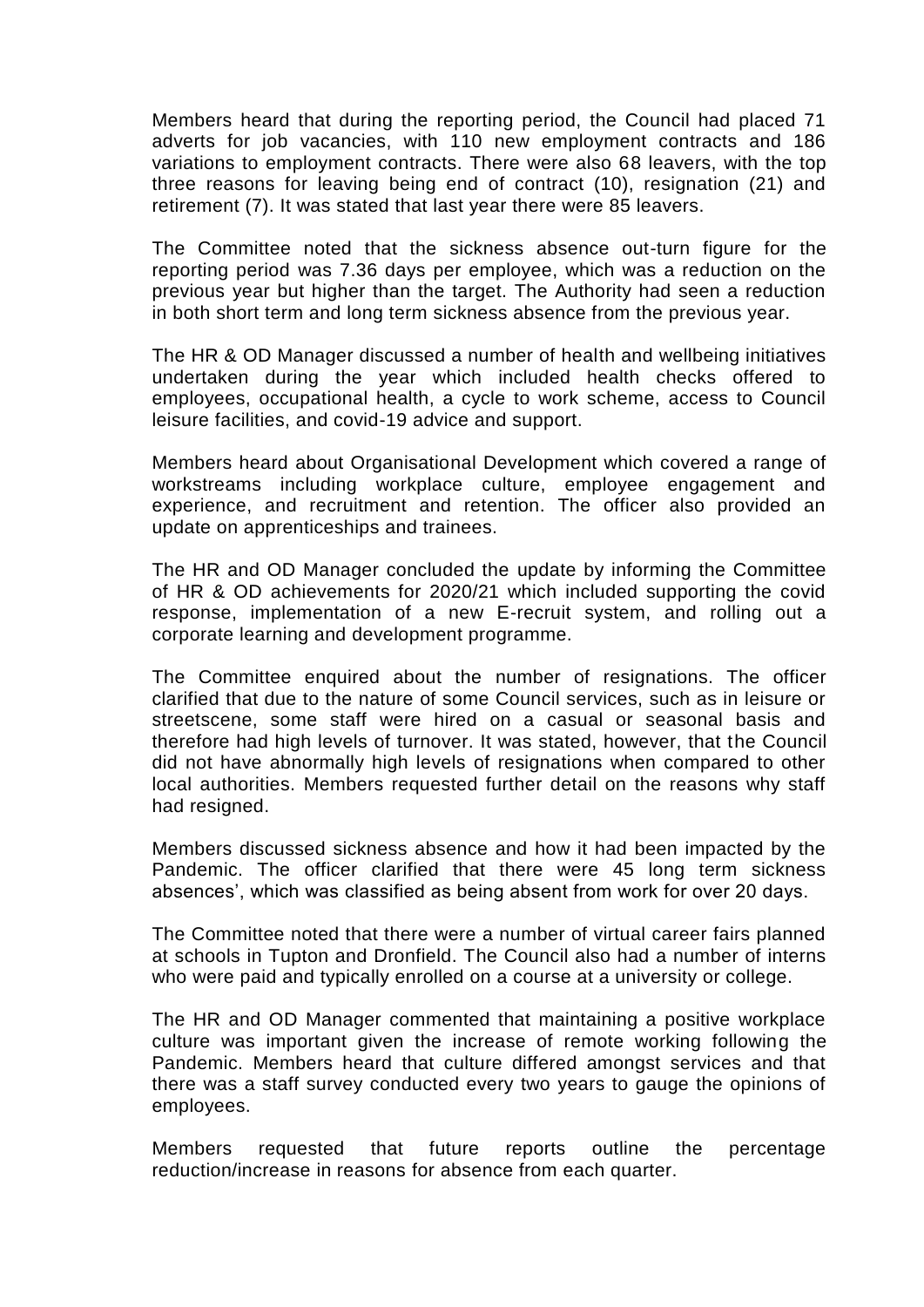RESOLVED – That the report be noted.

# **OSC/ Scrutiny Review - ICT and Transformation**

**23/2**

**1-22** The Portfolio Holder for Leisure, Transformation and Climate Change, and the Joint Head of Transformation and Organisation were present at the meeting to discuss the Council's ICT Digital Transformation.

Members received a presentation and heard that the Council had set out its transformation vision through a number of strategic documents including the Council Plan, Carbon Reduction Plan, Leadership Programme, and Digital Transformation Strategy.

The presentation outlined the significant progress made on the delivery of the Council's Digital Transformation Strategy, which included a broad area of work spanning a number of different departments and directly impacted customers, residents and businesses. The Committee noted that digital transformation presented an opportunity to improve Council Services whilst reducing costs.

Members were informed about a number of significant Digital Transformation projects and achievements which included a multi-channel solution to the contact centre with webchat implemented (and email next); increased the number of forms and services available on self-service from 14 transactions in 2018 to over 80 which were available and accessible on all digital devices; improved online services for businesses; free digital training for residents aged 50 and above; and a PSN (Public Services Network) accreditation obtained for 2021.

The Joint Head of Transformation and Organisation commented that the Council had been able to operate more effectively throughout the Pandemic due to the existing digital infrastructure that had been put in place. The Pandemic had accelerated the Council's digital transformation.

The Committee enquired about the potential for system outages. The officer stated that whilst it was possible, a full system outage was unlikely. Members heard that in the past 12 months, there had been one major outage that lasted 4 hours and only affected emails. All Council data was 'backed up' and there was a shift planned for data to be stored in the cloud so that it was not held locally.

The Committee agreed that it was important for residents who were not computer literate to still receive support. The Joint Head of Transformation and Organisation commented that residents could still call the contact centres and that the Council was not removing services, but instead 'channel shifting' and encouraging users to use digital services. It was stated, for example, that Universal Credit was entirely digital, and the Council provided digital assistance to users.

The Portfolio Holder for Leisure, Transformation and Climate Change discussed how the Council currently communicated with residents who were unable to access the internet. Those mediums of communication included